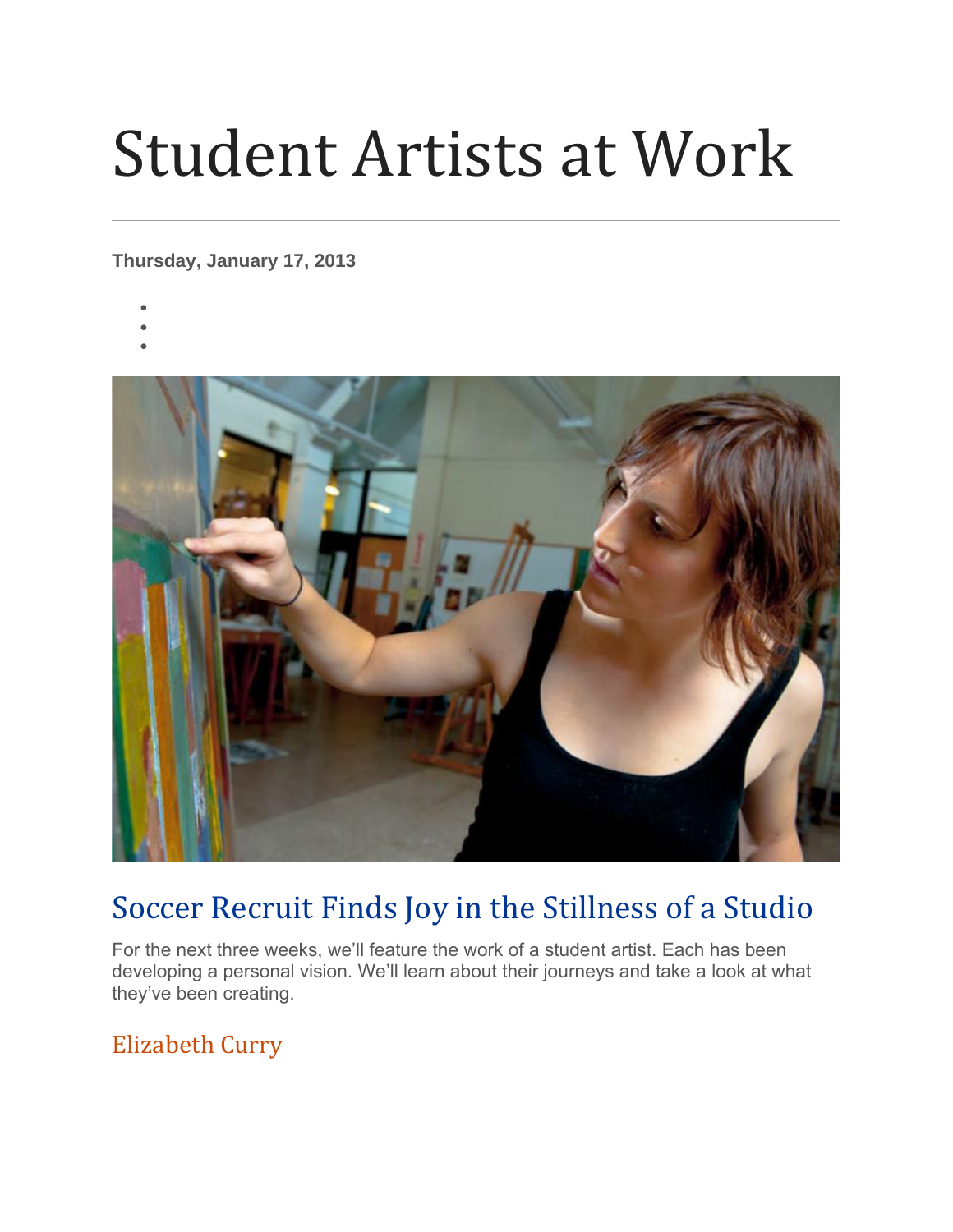In the drawing studio, Elizabeth Curry moves quickly, placing several charcoal drawings, two paintings, and some ceramic pieces in a wide arc. After a fussy glance or two, she rearranges the paintings.

Curry was recruited by UNH to play soccer and came here in 2008 from Bremerton, Washington. New Hampshire wasn't exactly on her radar, but she immediately felt at home, especially in Portsmouth, a seaside town with houses clustered along the shore.

Initially, her major was environmental conservation, but after a year, she returned to Washington where she studied at a nearby university. She returned to UNH in the spring of 2011, ready to play soccer and discover her academic path. She took history, business, and anthropology courses. Through an interest in photography, she began to explore the art and art history department. When she discovered painting, her whole landscape changed—she engaged with it as an artist.

"Sports and art are actually alike in that both require a lot of focus," says Curry. "You have to be visually attuned and you read spaces in an abstract way."

As a center back on her soccer team, Curry not only had to respond quickly on defense, she had to translate her response into an offensive move. It's the kind of fluid, complicated problem solving that Curry enjoys.

Perhaps her biggest challenge as a painter is to slow down. "I love to finish things," says Curry. "I'm getting more expressive, and I am working on the whole canvas longer."

Additionally, her colors have become more refined and personal. "My clothes reflect my palette," she says with a laugh. "I actually have a coral coat."

One of her favorite paintings is of the old power plant near the field house. She has simplified the structure, but the worn brick color is rich and textured.

"I was painting there one day and a workman asked if I wanted to see the inside," recalls Curry. "I immediately called everyone, because we've all been so intrigued



*UNTITLED* **(POWER PLANT), OIL ON CANVAS**

by the building. It's really cool inside with all this equipment and a big power board from the fifties. Those big shapes really appeal to me."

In a painting that's still in progress, Curry has been revising slowly. The palette is definitely her own and, as she puts it, "Those colors feel like home to me."